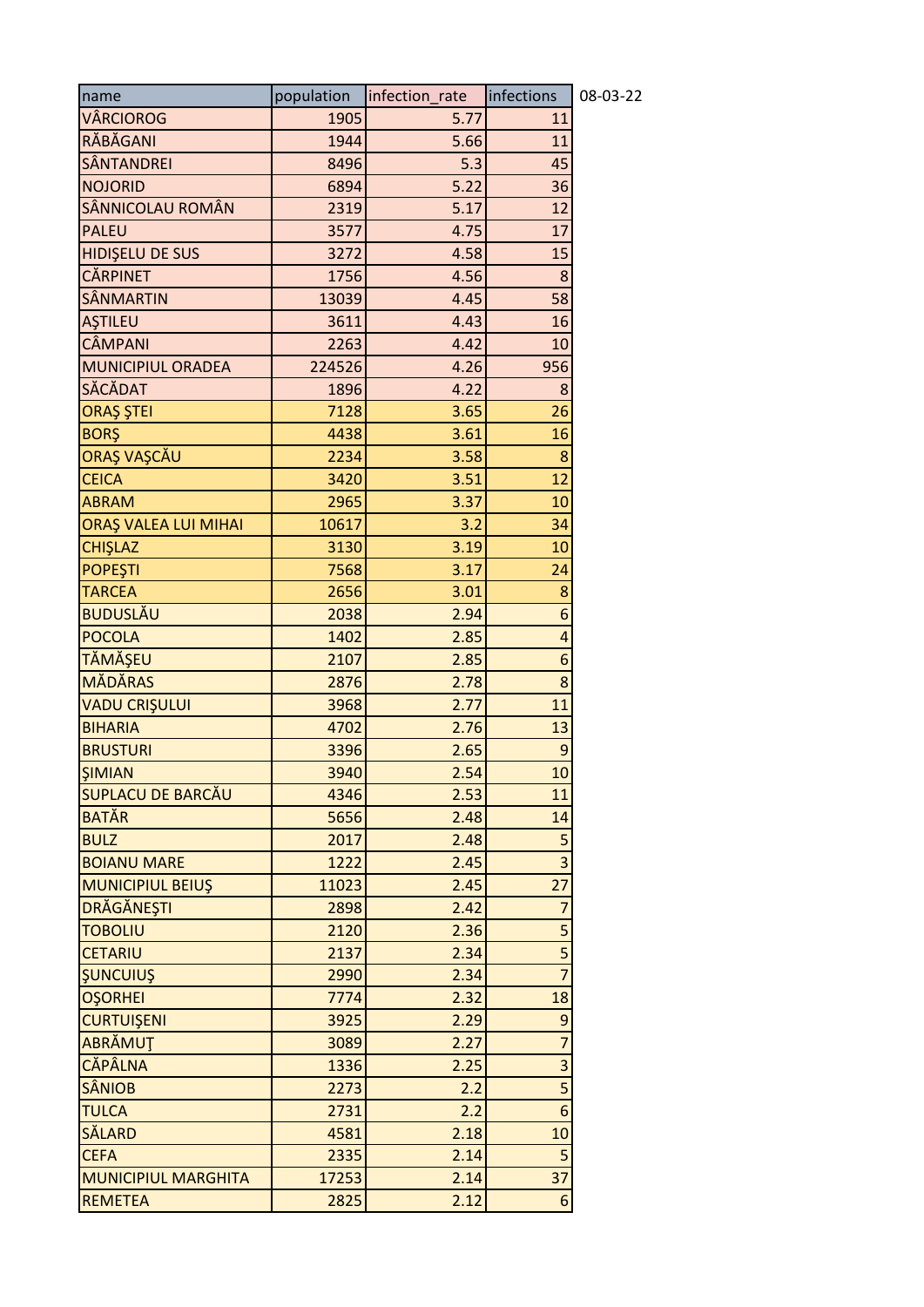| <b>UILEACU DE BEIUŞ</b>   | 1888  | 2.12 | $\vert 4 \vert$         |
|---------------------------|-------|------|-------------------------|
| <b>RIENI</b>              | 3011  | 1.99 | 6 <sup>1</sup>          |
| <b>LAZURI DE BEIUŞ</b>    | 1542  | 1.95 | 3                       |
| <b>LUNCA</b>              | 2598  | 1.92 |                         |
| <b>BALC</b>               | 3143  | 1.91 | 6 <sup>1</sup>          |
| <b>TILEAGD</b>            | 6908  | 1.88 | 13                      |
| <b>MUNICIPIUL SALONTA</b> | 18693 | 1.87 | 35                      |
| <b>BUNTEŞTI</b>           | 4334  | 1.85 | 8                       |
| <b>BOROD</b>              | 3864  | 1.81 | $\overline{7}$          |
| <b>SPINUS</b>             | 1125  | 1.78 | $\overline{c}$          |
| <b>COCIUBA MARE</b>       | 2827  | 1.77 | $\mathsf{S}$            |
| <b>ROŞIORI</b>            | 2881  | 1.74 | $\overline{5}$          |
| <b>BRATCA</b>             | 4683  | 1.71 | 8                       |
| <b>AUŞEU</b>              | 2941  | 1.7  | 5                       |
| <b>CRISTIORU DE JOS</b>   | 1200  | 1.67 | $\overline{2}$          |
| <b>ORAŞ ALEŞD</b>         | 11227 | 1.6  | 18                      |
| <b>HOLOD</b>              | 3234  | 1.55 | $\mathsf{S}$            |
| <b>SÂMBĂTA</b>            | 1295  | 1.54 | $\overline{c}$          |
| <b>CIUMEGHIU</b>          | 4616  | 1.52 | $\overline{7}$          |
| <b>GEPIU</b>              | 2068  | 1.45 | $\overline{\mathbf{3}}$ |
| <b>INEU</b>               | 5170  | 1.35 | $\overline{7}$          |
| ORAȘ SĂCUENI              | 12533 | 1.28 | 16                      |
| <b>ROŞIA</b>              | 2340  | 1.28 | 3                       |
| <b>DERNA</b>              | 2378  | 1.26 | 3                       |
| HUSASĂU DE TINCA          | 2516  | 1.19 | 3                       |
| LĂZĂRENI                  | 3454  | 1.16 | $\overline{\mathbf{r}}$ |
| <b>DOBREȘTI</b>           | 5348  | 1.12 | $\overline{6}$          |
| <b>TĂUTEU</b>             | 4487  | 1.11 | $\overline{\mathbf{5}}$ |
| <b>BUDUREASA</b>          | 2736  | 1.1  | $\overline{3}$          |
| <b>TĂRCAIA</b>            | 1918  | 1.04 | $\overline{a}$          |
| SĂLACEA                   | 3038  | 0.99 | 3                       |
| <b>COPĂCEL</b>            | 2055  | 0.97 | $\overline{\mathbf{c}}$ |
| <b>ORAȘ NUCET</b>         | 2258  | 0.89 | $\overline{\mathbf{c}}$ |
| <b>AVRAM IANCU</b>        | 3446  | 0.87 | $\overline{3}$          |
| CURĂȚELE                  | 2372  | 0.84 | $\overline{c}$          |
| <b>TINCA</b>              | 8380  | 0.84 | $\overline{7}$          |
| CHERECHIU                 | 2414  | 0.83 | $\overline{2}$          |
| <b>VIIŞOARA</b>           | 1285  | 0.78 | $\overline{1}$          |
| GIRIŞU DE CRIŞ            | 3960  | 0.76 | 3                       |
| MĂGEȘTI                   | 2618  | 0.76 | $\overline{c}$          |
| <b>DIOSIG</b>             | 7209  | 0.69 | 5                       |
| <b>CĂBEȘTI</b>            | 1791  | 0.56 | $\mathbf{1}$            |
| <b>FINIŞ</b>              | 3679  | 0.54 | $\overline{\mathbf{c}}$ |
| LUGAȘU DE JOS             | 3738  | 0.54 | $\overline{c}$          |
| SÂRBI                     | 2321  | 0.43 | $\mathbf{1}$            |
| POMEZEU                   | 2532  | 0.39 | $\mathbf{1}$            |
| DRĂGEȘTI                  | 2727  | 0.37 | $\mathbf{1}$            |
| <b>OLCEA</b>              | 2749  | 0.36 | $\mathbf{1}$            |
| <b>TETCHEA</b>            | 3293  | 0.3  | $\mathbf{1}$            |
| PIETROASA                 | 3051  | 0    | $\sigma$                |